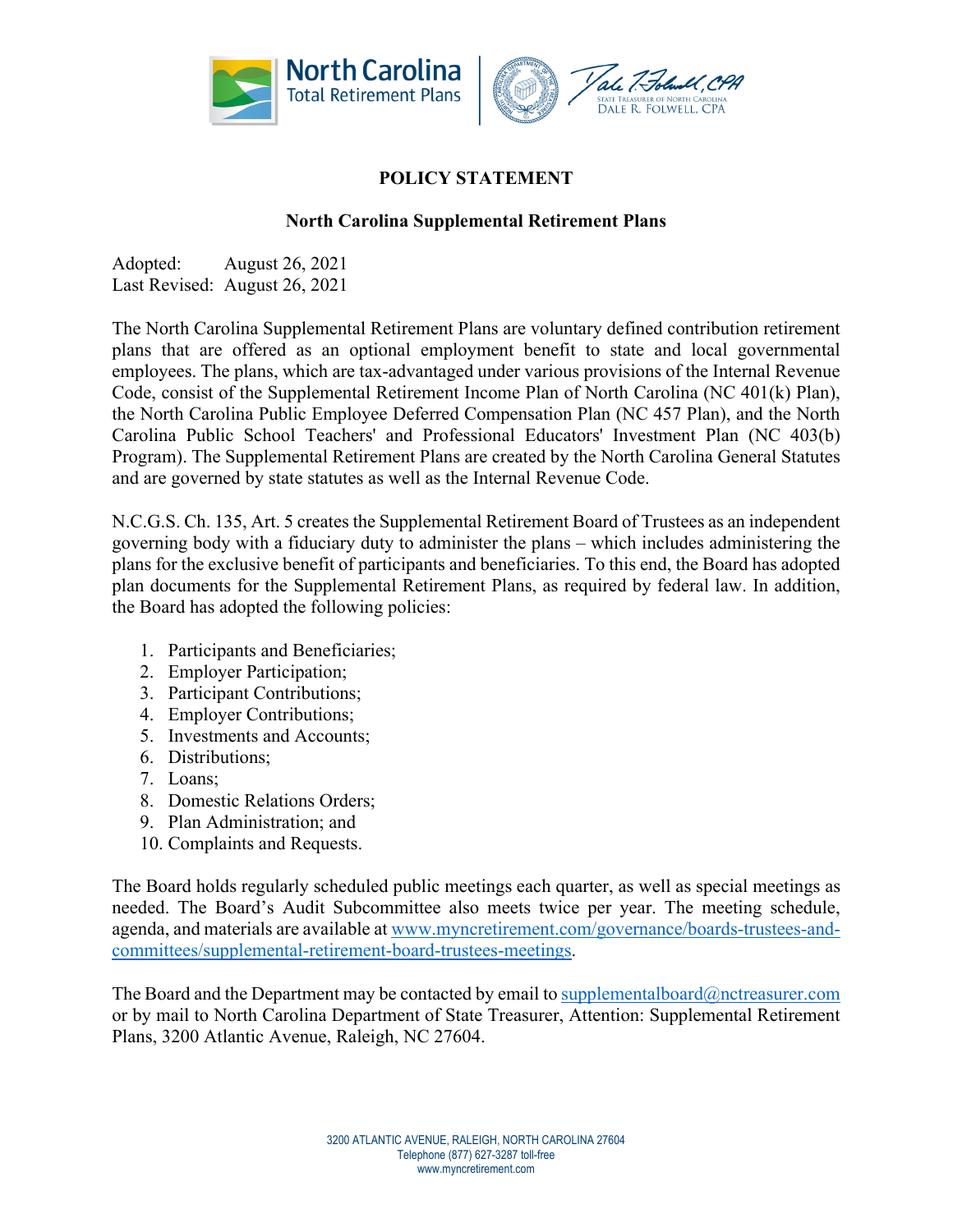



The plan documents and policies for the Supplemental Retirement Plans are available at www.myncretirement.com/governance/boards-trustees-and-committees/supplementalretirement-board-trustees-meetings.

Additional information about the Supplemental Retirement Plans is available at https://ncplans.retirepru.com and www.myncretirement.com/supplemental-retirement-plans.

Additional information for employers is available at https://ncplans.retirepru.com/employer.html.

References in the policies to the "recordkeeper" refer to the vendor retained by the Board and the Department to provide administrative services for the Supplemental Retirement Plans related to contributions, distributions, investments, and accounts. As of the date of this Policy Statement, the recordkeeper for the Supplemental Retirement Plans is Prudential Retirement. Prudential Retirement may be contacted by telephone at 866-NCPlans (866-627-5267). In addition, contact information for Prudential Retirement's Retirement Education Counselors is available at https://ncplans.retirepru.com/counselors.html.

Revision History and Effective Dates

| Version | <b>Effective Date</b> | Description of Changes |
|---------|-----------------------|------------------------|
| 1.U     | August 26, 2021       | Original version       |

*SIGNATURE PAGE FOLLOWS*